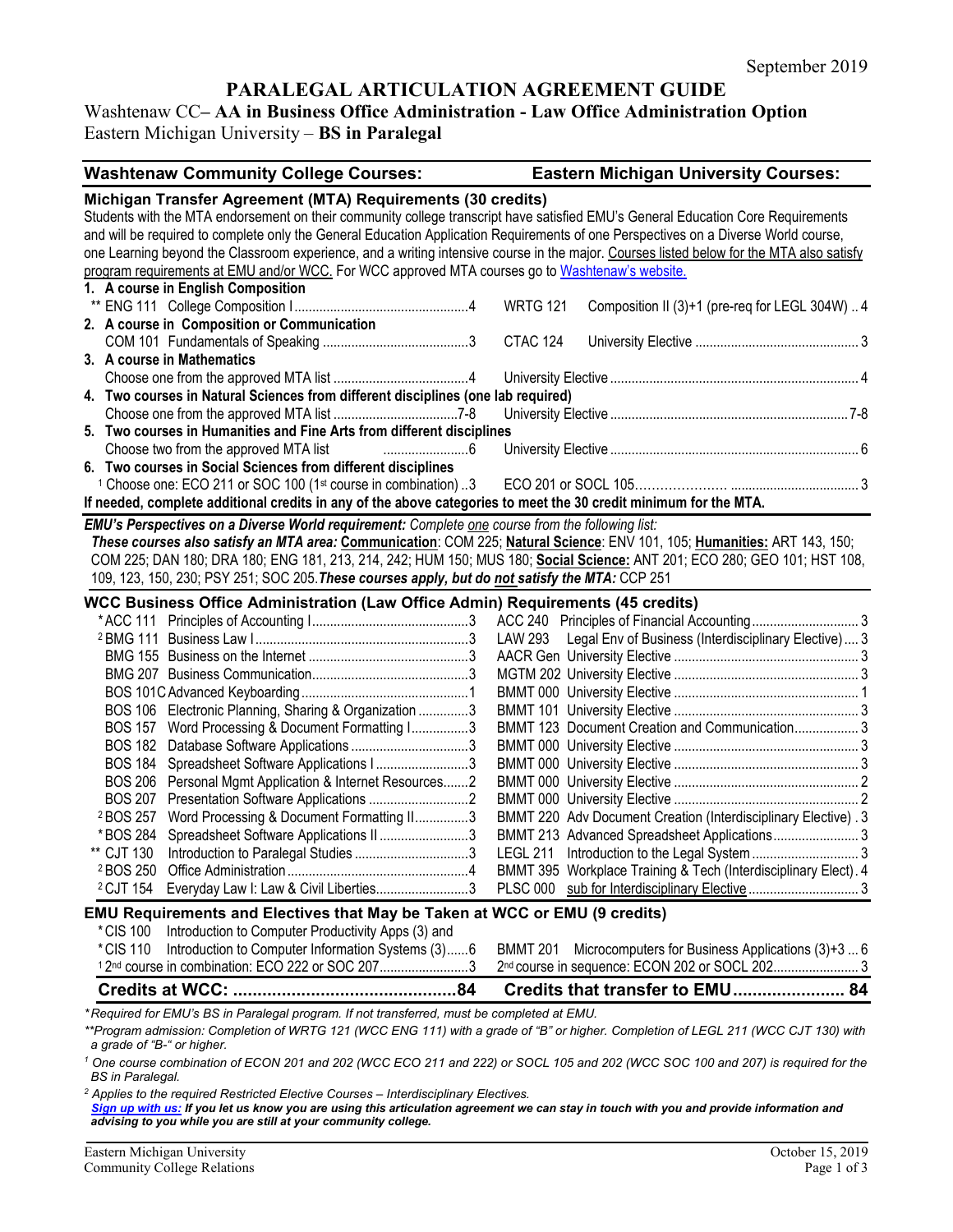# **PARALEGAL ARTICULATION AGREEMENT GUIDE**

Washtenaw CC**– AA in Business Office Administration - Law Office Administration Option** Eastern Michigan University – **BS in Paralegal**

### **Completion of the BS in Paralegal at EMU**

#### **Major Requirements (45 credits)**

#### **Required Courses (30 credits)**

|                 | LEGL 212 Law Office Administration and Technology  3              |  |
|-----------------|-------------------------------------------------------------------|--|
|                 | <sup>1,2</sup> LEGL 304W Legal Writing, Research and Analysis I 3 |  |
|                 | LEGL 305 Adv Legal Writing, Research, and Analysis II 3           |  |
|                 |                                                                   |  |
| <b>LEGL 313</b> |                                                                   |  |
| <b>LEGL 400</b> | Adv Legal Writing, Research & Analysis III  3                     |  |
| <b>LEGL 404</b> | Court Rules, Forms and Drafting Contracts 3                       |  |
| LEGL 405        | Civil Litigation, Investigation and Procedure I 3                 |  |
| LEGL 406        | Civil Litigation, Investigation and Procedure II 3                |  |
|                 |                                                                   |  |

#### **Business & Information Processing (6 credits)**

| BMMT 496 Records Administration Using Database3   |
|---------------------------------------------------|
| LEGL 396 Electronically Stored Info & eDiscovery3 |

#### **Restricted Electives (9 credits)**

| <b>LEGL 300</b>                                  | Marijuana Law (3)                    |  |
|--------------------------------------------------|--------------------------------------|--|
| <b>LEGL 315</b>                                  | Land Transaction and Real Estate (3) |  |
| LEGL 318                                         | Women and the Law (3)                |  |
| <b>LEGL 320</b>                                  | Cyber Law and Compliance (3)         |  |
| LEGL 379                                         | Special Topics (3)                   |  |
|                                                  | LEGL 415 Bankruptcy Law (3)          |  |
| <sup>3</sup> LEGL 416L4 Paralegal Capstone (3-6) |                                      |  |
|                                                  | LEGL 479 Special Topics (3)          |  |
|                                                  |                                      |  |

*1 Program admission requirement: Completion of LEGL 304W with a grade of "C+" or higher*

*2 Satisfies EMU's Writing Intensive requirement.*

*3 Satisfies EMU's Learning Beyond the Classroom requirement.* 

**Note:** This agreement is intended for WCC students pursuing their first bachelor degree at EMU. Prospective post bachelor degree students for Paralegal at EMU should contact EMU before enrolling for courses at WCC to see which courses from their first degree may apply to the program at EMU.

**Note:** LEGL 488L4 is a 150-hour internship that must be completed at EMU Legal Resource Center.